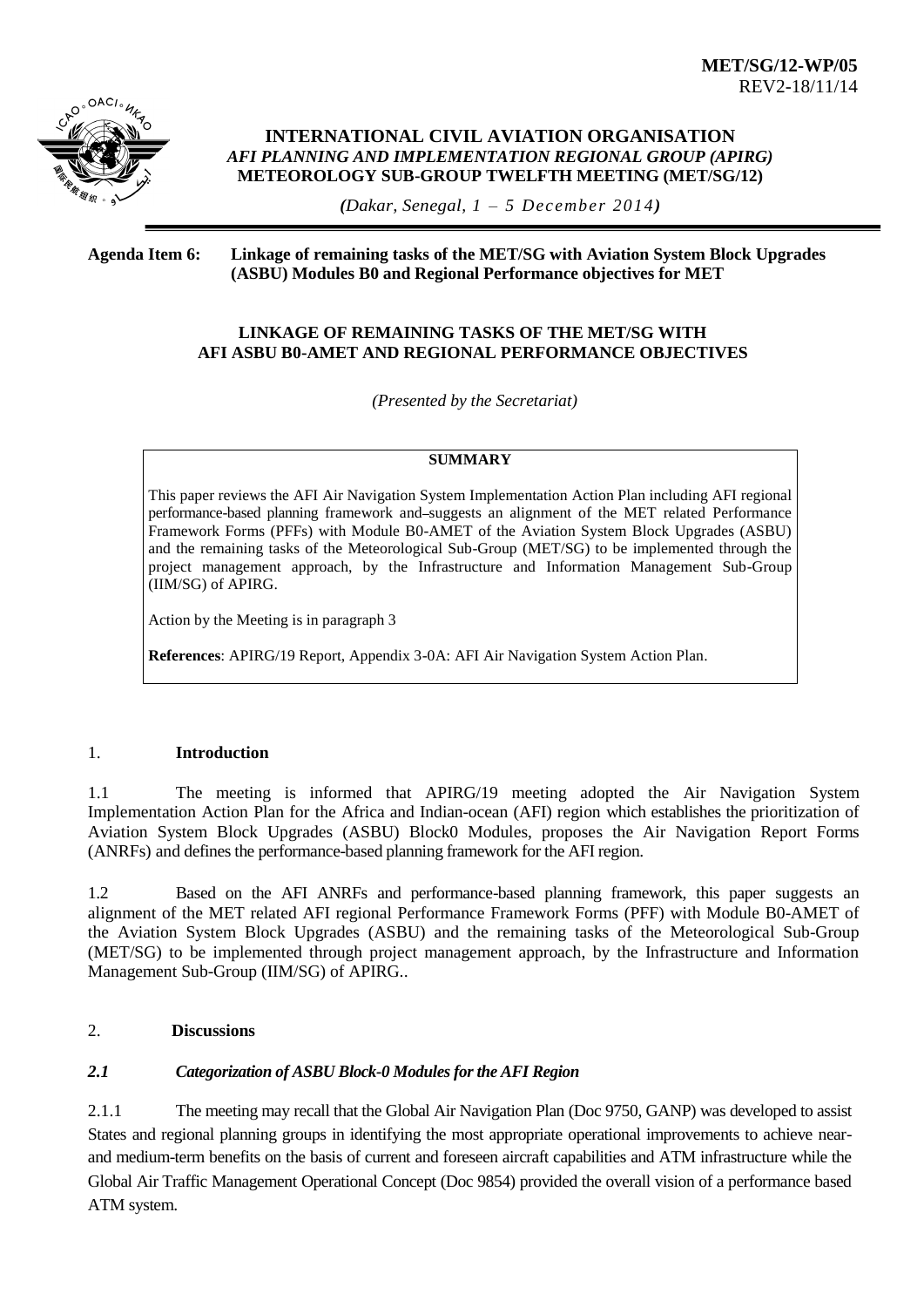2.1.2 The meeting may also recall that ASBU blocks are defined in the 4<sup>th</sup> edition of the Global Air Navigation Plan (Doc 9750, GANP) as follows: Block0: modules available from 2013 to 2018, Block1: modules to be available from 2018 to 2023, Block2: modules to be available from 2023 to 2028, Block3: from 2028. Modules related to MET are in the Performance Improvement Area 2, "*Globally Interoperable Systems and Data - Through Globally Interoperable System Wide Information Management",* and are defined as follows:

- **B0-AMET**: Improved Meteorological Information Module: Meteorological information supporting enhanced operational efficiency and safety;
- **B1-AMET:** Enhanced Operational Decisions through Integrated Meteorological Information; and
- **B3-AMET:** Enhanced Operational Decisions through Integrated Meteorological Information.

2.1.3 The meeting is informed that the objective of module categorization developed by APIRG/19 in the AFI Air Navigation System Implementation Action Plan, aims at ranking each module in terms of implementation priority. On the basis of operational requirements and taking into benefits associated, AFI region has chosen all 18 Block-0 Modules for implementation. The categories of 18 Block 0 Modules as defined by APIRG/19 in **Appendix A** to this paper are as follows:

- a) **Essential (E)** category: These are the ASBU modules that provide substantial contribution towards global interoperability, safety or regularity. The five (5) Modules for all States of AFI region are FICE, DATM; ACAS, FRTO and APTA
- b) **Desirable (D)** category: These are the ASBU modules that, because of their strong business and/or safety case, are recommended for implementation almost everywhere. The eight (8) Modules for all States of AFI region are ACDM, NOPS, ASUR, SNET**, AMET,** TBO, CDO, and CCO
- c) **Specific (S)** category: These are the ASBU modules that are recommended for implementation to address a particular operational environment in specific countries of AFI region (for example South Africa). The (3) Modules are OPFL, ASEP and WAKE.
- d) **Optional (O)** category: These are the ASBU modules that address particular operational requirements in specific countries of AFI region and provide additional benefits that may not be common everywhere. The two (2) Modules are SURF and RSEQ.

# *2.2 Prioritization of ASBU Block-0 Modules for the AFI Region*

2.2.1 The MET/SG meeting is informed that APIRG/19 meeting defined two (2) module priorities which allocation is based on the following criteria.

- **Priority-1**: immediate implementation;
- **Priority-2**: recommended implementation.

2.2.2 Although AFI region has categorized all 18 Block-0 Modules for its implementation, only 9 Modules will have priority-1 as it covers most of the AFI States. Remaining Modules are priority-2 and applies to only specific State (s) of AFI region. The list of Block-0 modules is provided in **Appendix B** to this paper, with suggested allocated priority for implementation within the AFI Region.

# *2.3 Air Navigation Report Forms*

2.3.1 The meeting is informed that Air Navigation Report Form (ANRF), a revised version of the Performance Framework Form (PFF), is a customized tool for Aviation System Block Upgrades (ASBU) Modules which is recommended for application for setting planning targets, monitoring implementation, identifying challenges, measuring implementation/performance and reporting. The results of the ANRF will be analyzed by ICAO and aviation partners and utilized in developing the Regional Performance Dashboard and the Annual Global Air Navigation Report.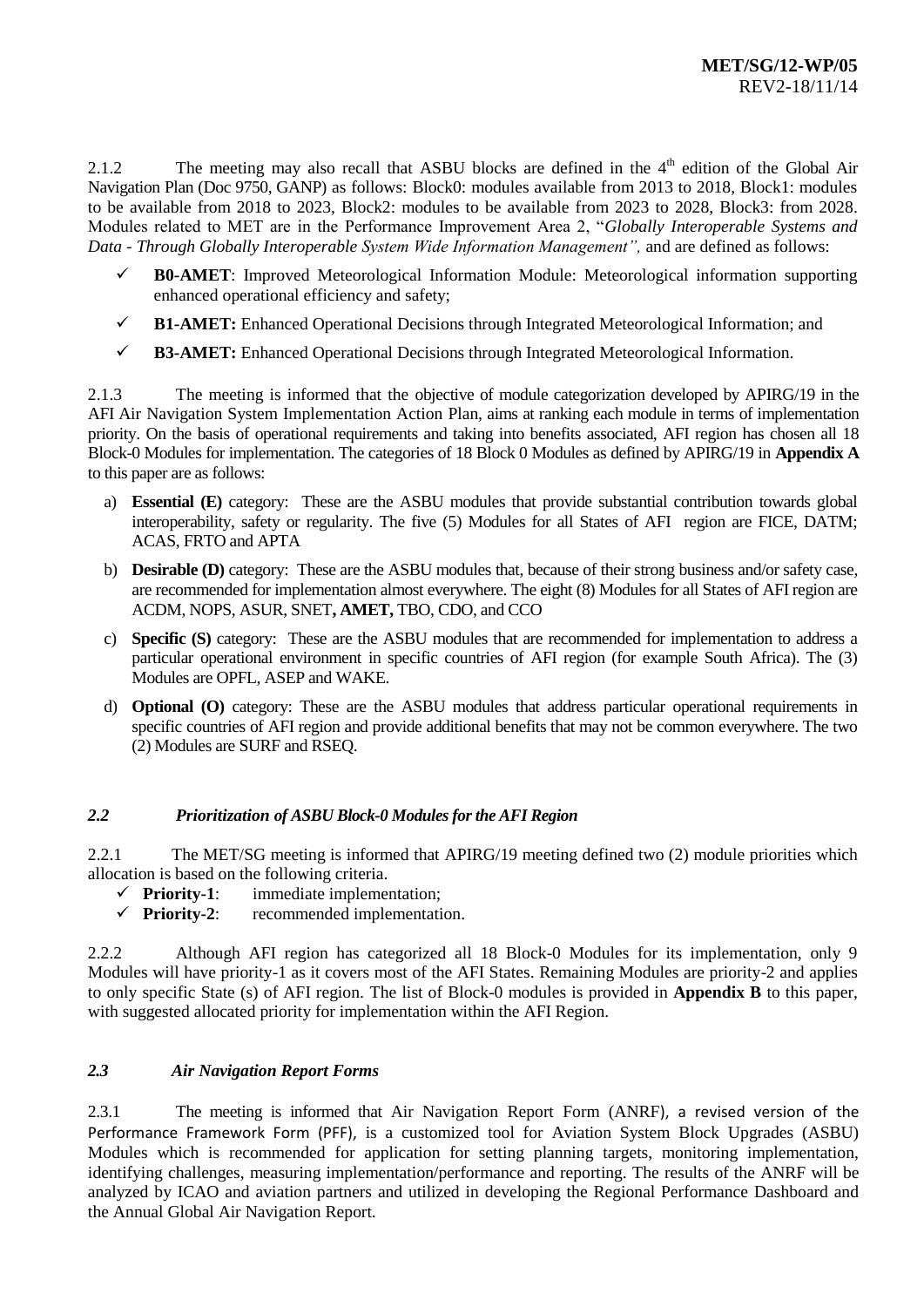2.3.2 The meeting may be aware that expectations/benefits to the ATM community are referred to eleven (11) Key Performance Areas (KPAs) (access/equity; capacity; cost effectiveness; efficiency; environment; flexibility; global interoperability; participation of ATM community; predictability; safety; and security). The KPAs are interrelated and cannot be considered in isolation since all are necessary for the achievement of the objectives established for the system as a whole. However, out of these 11 KPAs, for the present, only 5 have been selected for reporting through ANRF, which are Access & Equity, Capacity, Efficiency, Environment and Safety.

2.3.3 The KPAs applicable to respective ASBU module have been identified by the marking Y (Yes) or N (No) against them. The proposed ANRF related to B0-AMET in the AFI Air Navigation System Implementation Action Plan, was reviewed by the Secretariat as indicated in **Appendix C** to this paper, based on ASBU module B0-AMET elements (GANP, Doc 9750) and on the remaining tasks of the MET/SG as defined in WP/4, for the attention of the meeting. In this regard, the meeting may wish to formulate the following draft conclusion:

# **Draft Conclusion 12/XX: AFI Air Navigation Report Form (ANRF) for B0-AMET Module**

**That, the updated Air Navigation Report Form (ANRF) given in Appendix C to this paper, is endorsed as the updated ANRF for ASBU B0-AMET module in the AFI region.**

# *2.4 Performance-based Planning Framework in the AFI Region*

2.4.1 The meeting is informed that APIRG/19 aligned the performance-based approach for regional and national air navigation planning in the AFI Region adopted by the Special Regional Air Navigation Meeting (Durban, South Africa, November 2008), with the Global Air Navigation Plan (Doc 9750, GANP).

2.4.2 The MET/SG is further informed that several other ICAO documents are available to support the planning process including the Manual on Air Traffic Management System Requirements (Doc 9882) which converted the overall vision of the operational concept into material specifying the functional evolution of ATM, and the Manual on Global Performance of the Air Navigation System (Doc 9883) which provided a broad overview of the tasks that needed to be undertaken to transition to such a system.

2.4.3 The meeting is also informed that the APIRG uses the performance framework forms (PFFs) developed by the ICAO Special AFI RAN of 2008 as amended from time to time through the regional planning process, to identify individual parties responsible for achieving the performance objectives as well as to establish timeframes for implementation. As indicated in the AFI Air Navigation System Implementation Action Plan, these PFFs need to be reviewed and aligned with the ICAO Aviation System Block Upgrade (ASBU) Block-0 Modules. Therefore, based on the elements of the AFI ASBU B0-AMET Air Navigation Report Form (ANRF) in Appendix C, the Secretariat is proposing an amendment to the AFI Performance Framework Form (PFFs) as given in **Appendix D** to this paper, for review by the meeting. In this regard, the meeting may wish to formulate the following draft conclusion:

# **Draft Conclusion 12/XX: AFI Performance Framework Form (PFFs) for B0-AMET**

**That, the updated Performance Framework Form (PFFs) given in Appendix D to this paper, is endorsed as the PFFs for ASBU B0-AMET in the AFI region.**

2.5 *Relationship between MET related AFI PFFs and AFI ASBU B0-AMET Region*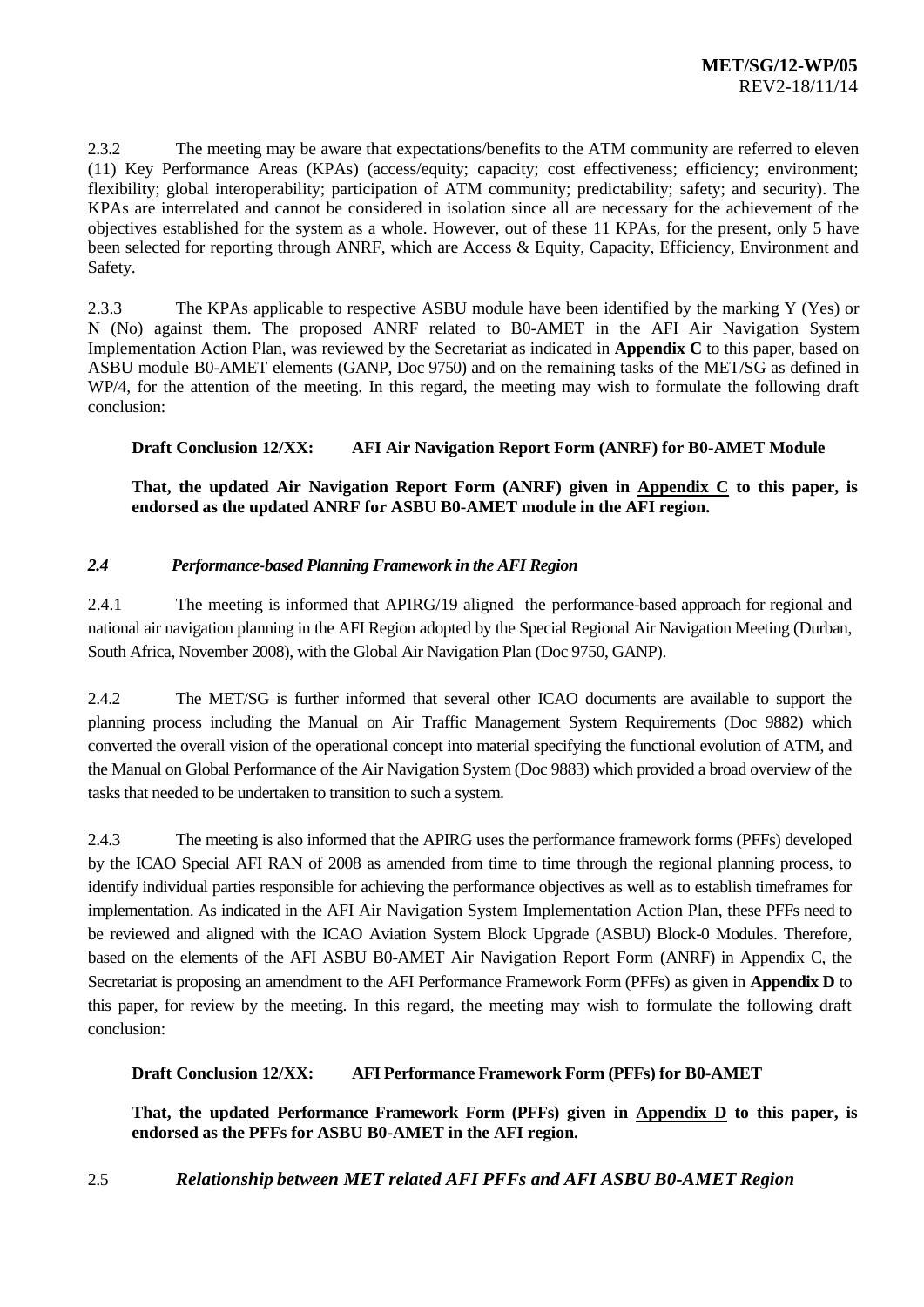# **MET/SG/12-WP/05** REV2-18/11/14

2.5.1 The ASBU module Block0-AMET (B0-AMET) "*Meteorological information supporting enhanced operational efficiency and safety*" is defined in the ICAO Global Air Navigation Plan (Doc 9750) to be a Global, regional and local meteorological information provided by world area forecast centres, volcanic ash advisory centres, tropical cyclone advisory centres, aerodrome meteorological offices and meteorological watch offices in support of:

- $\checkmark$  flexible airspace management;
- $\checkmark$  improved situational awareness and collaborative decision-making; and
- $\checkmark$  dynamically optimized flight trajectory planning.

2.5.2 The meeting may note that aeronautical meteorology (MET) is a thread running through the aviation system block upgrade (ASBU) performance improvement area titled "Globally Interoperable Systems and Data" and that, through future system-wide information management (SWIM), MET information would be a key enabler to the realization of a globally harmonized, interoperable air traffic management system. Therefore, Recommendation 1/1 of the 2014 Meteorology Divisional Meeting (MET/14) approved by ICAO Air Navigation Commission (ANC), called for updating the GANP and ASBU methodology to reflect ASBU MET module dependencies with other modules. The MET/14 provided a list of non-MET specific ASBU modules (*Appendix B to MET/14-IP/1*) given in **Appendix E-1** to this paper, where aeronautical MET service will be of relevance.

2.5.3 Based on the relationship between ASBU module B0-AMET highlighted in yellow in Appendix E-1 to this paper and the updated Performance Framework Form (PFFs) given in Appendix D to this paper, the Secretariat has suggested an updated Appendix C of the Air Navigation System Implementation Action Plan proposed by APIRG/19 meeting. In this regard, the meeting may wish to formulate the following draft decision:

#### **Draft Decision 12/XX: Relationship between ASBU B0-AMET and MET related Performance Framework Form (PFFs) in the AFI Region**

**That, the updated Table given in Appendix E to this paper, is endorsed as the relationship between ASBU B0-AMET and MET related Performance Framework Form (PFFs) in the AFI region.**

#### **3 Action by the Meeting**

- 3.1 The MET/SG is invited to:
	- a) Note the information provided in this paper ; and
	- b) decide on the draft Decision and draft Conclusions proposed for the Sub-Group's consideration.

- **Appendix A-** Categorization of ASBU Block-0 Modules for the AFI Region
- **Appendix B-** AFI ASBU Block-0 Priority
- **Appendix C-** AFI Air Navigation Report Form (ANRF) for B0-AMET
- **Appendix D-** AFI Performance Framework Form (PFFs) for B0-AMET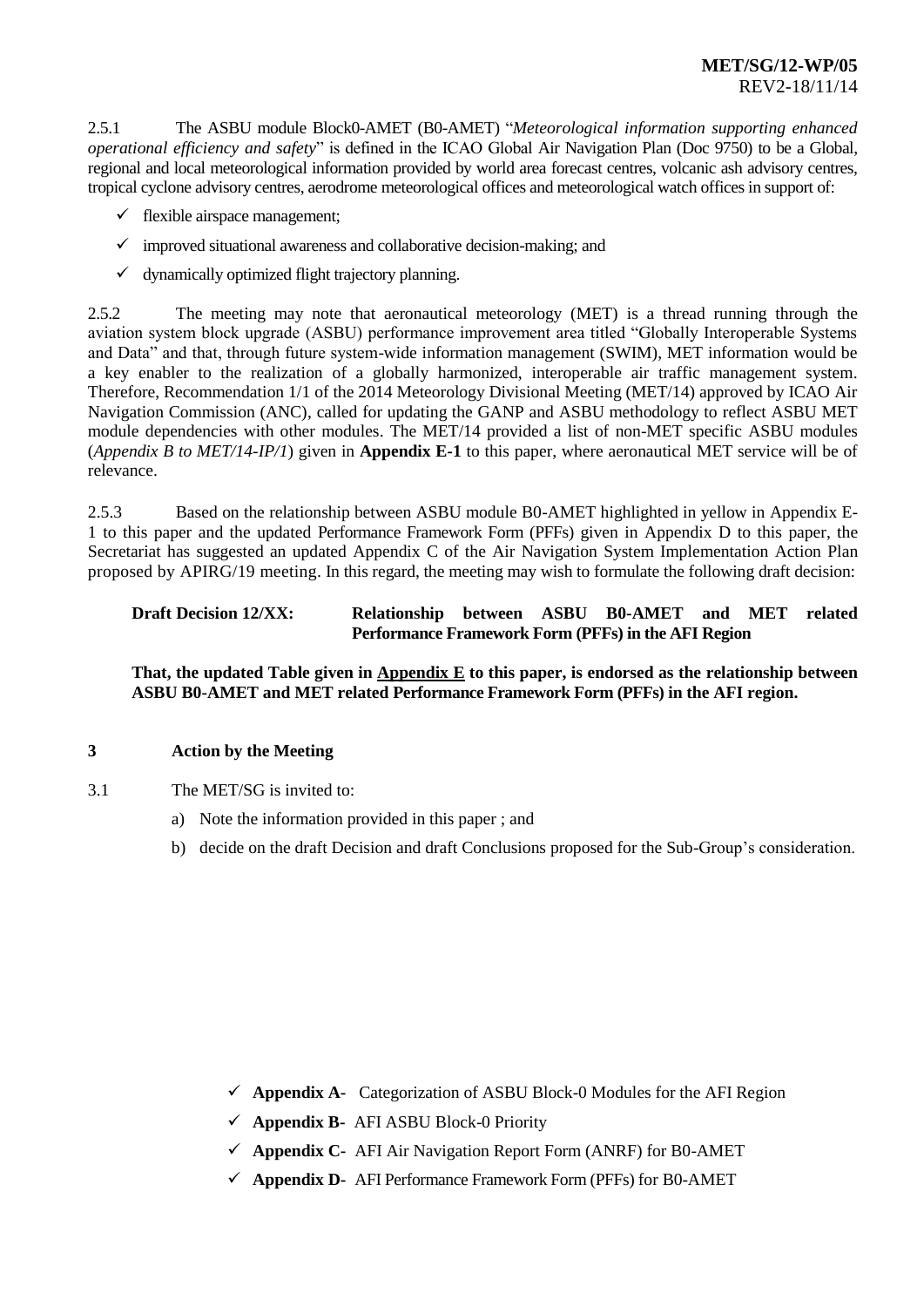- **Appendix E -** Relationship between ASBU B0-AMET and MET related Performance Framework Form (PFFs) in the AFI Region
- **Appendix E -** non-MET specific ASBU modules where aeronautical MET service will be of relevance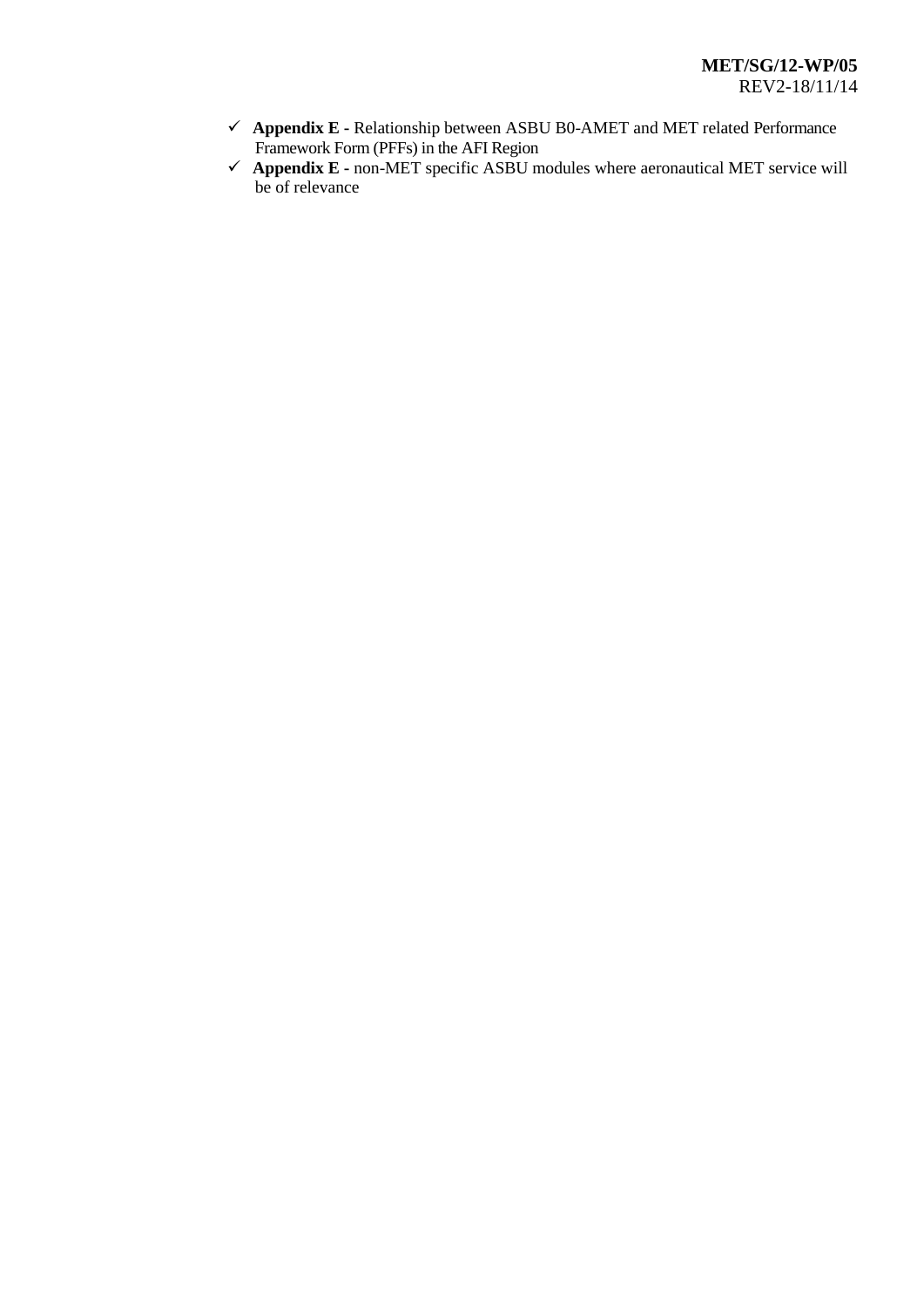# **APPENDIX A: CATEGORIZATION OF ASBU BLOCK-0 MODULES FOR THE AFI REGION**

| Performance<br>Improvement<br>Areas (PIA) | Performance Improvement Area<br>Name                                                                  | Module         | <b>Module Name</b>                                                                                |
|-------------------------------------------|-------------------------------------------------------------------------------------------------------|----------------|---------------------------------------------------------------------------------------------------|
| PIA <sub>1</sub>                          | <b>Airport Operations</b>                                                                             | <b>BO-RSEQ</b> | Improve Traffic flow through Runway<br>Sequencing (AMAN/DMAN)                                     |
|                                           |                                                                                                       | <b>B0-APTA</b> | <b>Optimization of Approach Procedures</b><br>including vertical guidance                         |
|                                           |                                                                                                       | <b>B0-WAKE</b> | Increased Runway Throughput through<br>optimized Wake Turbulence<br>Separation                    |
|                                           |                                                                                                       | <b>B0-SURF</b> | Safety and Efficiency of Surface<br>Operations (A-SMGCS Level 1-2)                                |
|                                           |                                                                                                       | <b>B0-ACDM</b> | <b>Improved Airport Operations through</b><br>Airport-CDM                                         |
| PIA <sub>2</sub>                          | Globally Interoperable Systems<br>and Data - Through Globally<br>Interoperable<br>System<br>Wide      | <b>BO-FICE</b> | Increased Interoperability, Efficiency<br>and Capacity through Ground-Ground<br>Integration       |
|                                           | <b>Information Management</b>                                                                         | <b>B0-DATM</b> | Service Improvement through Digital<br><b>Aeronautical Information Management</b>                 |
|                                           |                                                                                                       | <b>B0-AMET</b> | <b>Meteorological information supporting</b><br>enhanced operational efficiency and<br>safety     |
| PIA <sub>3</sub>                          | Optimum Capacity and Flexible<br>Flights<br>$\equiv$<br>Through<br>Global<br><b>Collaborative ATM</b> | <b>B0-FRTO</b> | <b>Improved Operations through</b><br><b>Enhanced En-Route Trajectories</b>                       |
|                                           |                                                                                                       | <b>B0-NOPS</b> | <b>Improved Flow Performance through</b><br>Planning based on a Network-Wide<br>view              |
|                                           |                                                                                                       | <b>B0-ASUR</b> | Initial capability for ground<br>surveillance                                                     |
|                                           |                                                                                                       | <b>BO-ASEP</b> | Air Traffic Situational<br>Awareness(ATSA)                                                        |
|                                           |                                                                                                       | <b>B0-OPFL</b> | Improved access to Optimum Flight<br>Levels through Climb/Descent<br>Procedures using ADS-B       |
|                                           |                                                                                                       | <b>B0-ACAS</b> | <b>ACAS</b> Improvements                                                                          |
|                                           |                                                                                                       | <b>B0-SNET</b> | Increased Effectiveness of Ground-<br><b>Based Safety Nets</b>                                    |
| PIA 4                                     | Efficient Flight Path - Through<br><b>Trajectory-based Operations</b>                                 | B0-CDO         | Improved Flexibility and Efficiency in<br>Descent Profiles (CDO)                                  |
|                                           |                                                                                                       | B0-TBO         | <b>Improved Safety and Efficiency</b><br>through the initial application of Data<br>Link En-Route |
|                                           |                                                                                                       | B0-CCO         | Improved Flexibility and Efficiency<br>Departure Profiles - Continuous Climb<br>Operations (CCO)  |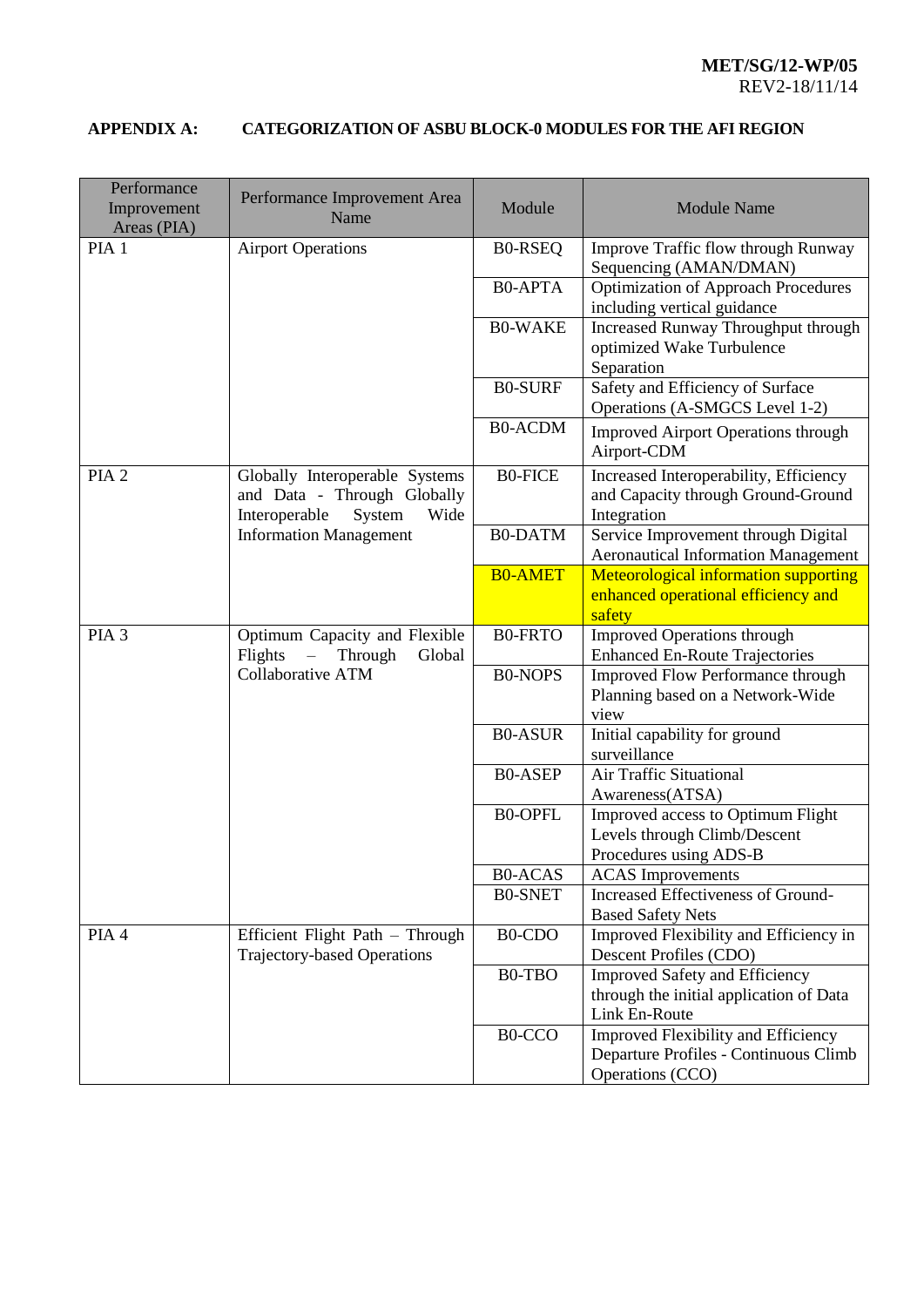# **APPENDIX B: AFI ASBU BLOCK-0 PRIORITY**

| <b>PIA</b>       | <b>Module Description</b>                                                   | <b>Module</b>                    | <b>Priority</b> |
|------------------|-----------------------------------------------------------------------------|----------------------------------|-----------------|
| PIA <sub>1</sub> | Improve Traffic flow through Runway Sequencing (AMAN/DMAN)                  | <b>B0-RSEQ</b>                   | $\overline{2}$  |
|                  | Optimization of Approach Procedures including vertical guidance             | <b>B0-APTA</b>                   | 1               |
|                  | Increased Runway Throughput through optimized Wake Turbulence               | <b>B0-WAKE</b>                   | $\overline{2}$  |
|                  | Separation                                                                  |                                  |                 |
|                  | Safety and Efficiency of Surface Operations (A-SMGCS Level 1-2)             | <b>B0-SURF</b>                   | $\overline{2}$  |
|                  | Improved Airport Operations through Airport-CDM                             | <b>B0-ACDM</b>                   | $\mathbf{1}$    |
| PIA <sub>2</sub> | Increased Interoperability, Efficiency and Capacity through Ground-Ground   | <b>BO-FICE</b>                   | 1               |
|                  | Integration                                                                 |                                  |                 |
|                  | Service Improvement through Digital Aeronautical Information                | <b>B0-DAIM</b>                   | 1               |
|                  | Management                                                                  |                                  |                 |
|                  | Meteorological information supporting enhanced operational efficiency and   | <b>B0-AMET</b>                   | $\overline{1}$  |
|                  | safety                                                                      |                                  |                 |
| PIA <sub>3</sub> | Improved Operations through Enhanced En-Route Trajectories                  | <b>B0-FRTO</b>                   | $\mathbf{1}$    |
|                  | Improved Flow Performance through Planning based on a Network-Wide          | <b>B0-NOPS</b>                   | $\overline{2}$  |
|                  | view                                                                        |                                  |                 |
|                  | Initial capability for ground surveillance                                  | <b>B0-ASUR</b>                   | $\overline{2}$  |
|                  | Air Traffic Situational Awareness(ATSA)                                     | <b>B0-ASEP</b>                   | $\overline{2}$  |
|                  | Improved access to Optimum Flight Levels through Climb/Descent              | <b>B0-OPFL</b>                   | $\overline{2}$  |
|                  | Procedures using ADS-B                                                      |                                  |                 |
|                  | <b>ACAS</b> Improvements                                                    | <b>B0-ACAS</b>                   | 1               |
|                  | Increased Effectiveness of Ground-Based Safety Nets                         | <b>B0-SNET</b>                   | $\overline{2}$  |
| PIA 4            | Improved Flexibility and Efficiency in Descent Profiles (CDO)               | B <sub>0</sub> -C <sub>D</sub> O | $\mathbf 1$     |
|                  | Improved Safety and Efficiency through the initial application of Data Link | B0-TBO                           | $\overline{2}$  |
|                  | En-Route                                                                    |                                  |                 |
|                  | Improved Flexibility and Efficiency Departure Profiles - Continuous Climb   | B0-CCO                           | 1               |
|                  | Operations (CCO)                                                            |                                  |                 |